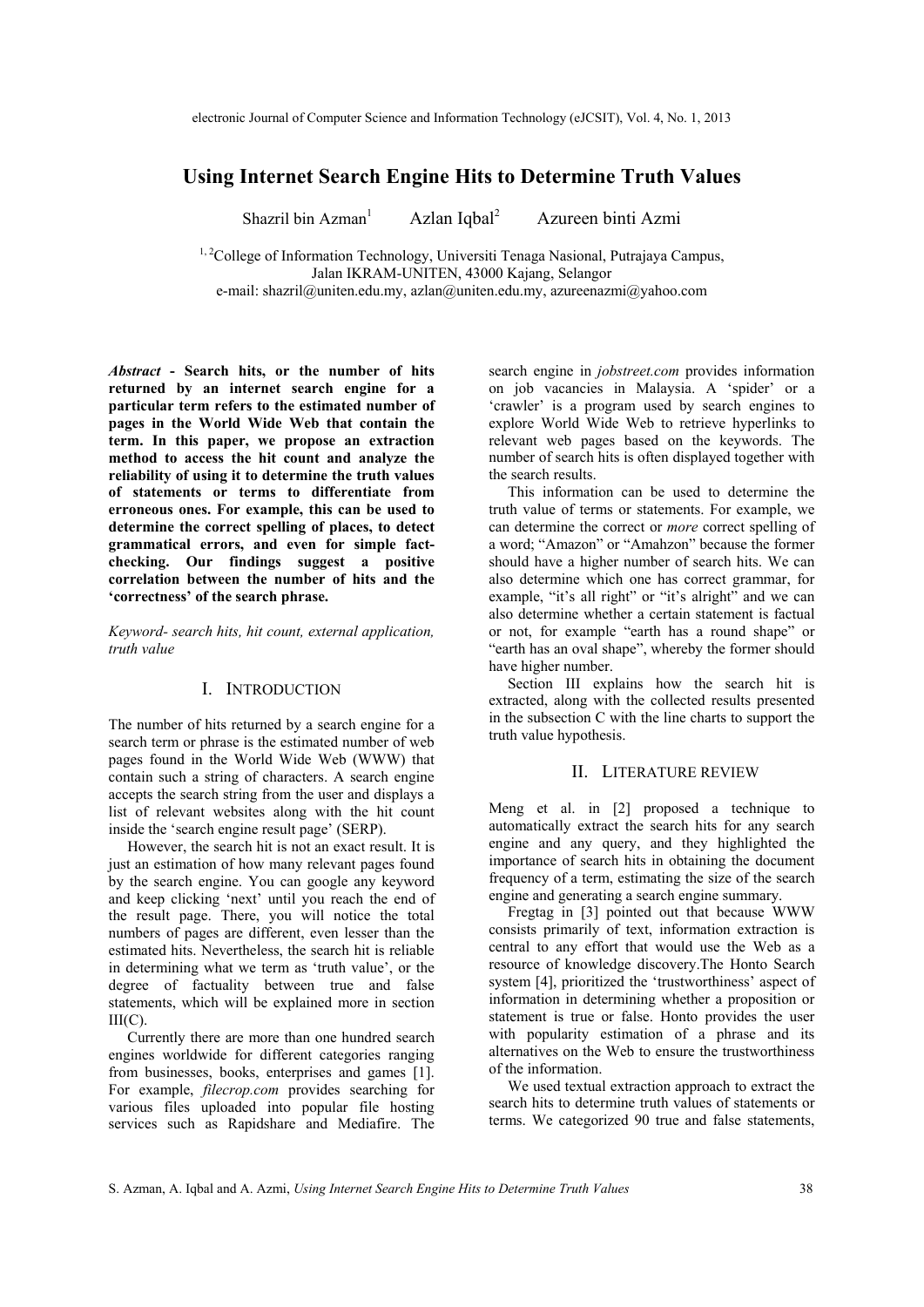keywords and terms, into three different comparative categories, which are general knowledge fact checking, spell checking and language and grammar checking. Higher scores of truth value imply more 'correctness'.

# III. METHODOLOGY

Search engines typically use the HTML form to pass the query to the engine's server. The HTML form is used for providing inputs to the user. The inputs are the text fields, radio buttons, and checkbox. Usually, users have to key in the words or make selections in the Form. Any HTML design (form, font, background image, etc.) for any webpage is based on textual code. We can access this HTML code in any webpage in by right clicking and choosing 'view page source' in the web browser in any operating system. Usually the HTML code will start with '<html>' or '<!doctype html>' tag at the beginning of the code.

 There are other languages used by web developers to access databases in the server, such as PHP (Hypertext Preprocessor) and ASP (Active Server Pages), but these languages will be converted into the HTML format when they are running. Therefore, in

general, every webpage is in HTML format. In a sense, it is the 'machine code' of the Web.

 When a user sends a query to the search engine, the list of hyperlinks for the relevant match of the query will be displayed in response. The resulting hit count can be obtained for external application through the extraction of the textual elements within that HTML source. In this research, the application to extract this value was developed using Microsoft Visual Basic 6.0 (VB6) and the Python programming languages. Visual Basic 6.0 provides the interface for the main controls such as clickable buttons, text boxes and labels. These objects will interact with the Python module to access the search engine and sends all the extracted information back to VB6 to be displayed. A single programming language would suffice but using two in this way served other purposes not directly related to this work.

 Python provides a class and easy-to-use functions that are specifically dedicated to HTML extraction that fits the criteria needed in the research, but the Python application is an executable file and it is only console-based.

| File:///C:/Documents a | test.htm - Notepad                                                                                           |
|------------------------|--------------------------------------------------------------------------------------------------------------|
| type here              | File Edit Format View Help                                                                                   |
| search                 | <html><br/><math>&lt;</math>bod<math>\vee</math></html>                                                      |
|                        | <form><br/><input type="text" value="type here"/><br/><br/><br/><input type="submit" value="search"/></form> |
|                        |                                                                                                              |
|                        | <br>                                                                                                         |
|                        |                                                                                                              |
|                        |                                                                                                              |

Figure 1. A simple HTML interface with its page source (right)

|                                              | About 1,090,000,000 results (0.13 seconds) > <div><div id="resultStats">About 1,090,000,000 re:</div></div> |
|----------------------------------------------|-------------------------------------------------------------------------------------------------------------|
|                                              | /intl/en/policies/">Privacy & Terms <wbr/> <a h<="" th=""></a>                                              |
| <b>Query</b> - Wikipedia, the free encyclop  |                                                                                                             |
| en.wikipedia.org/wiki/Query v                |                                                                                                             |
| In general la guery is a form of guestioning |                                                                                                             |

Figure 2. Google search result page (left) and its page source (right) with highlighted search hits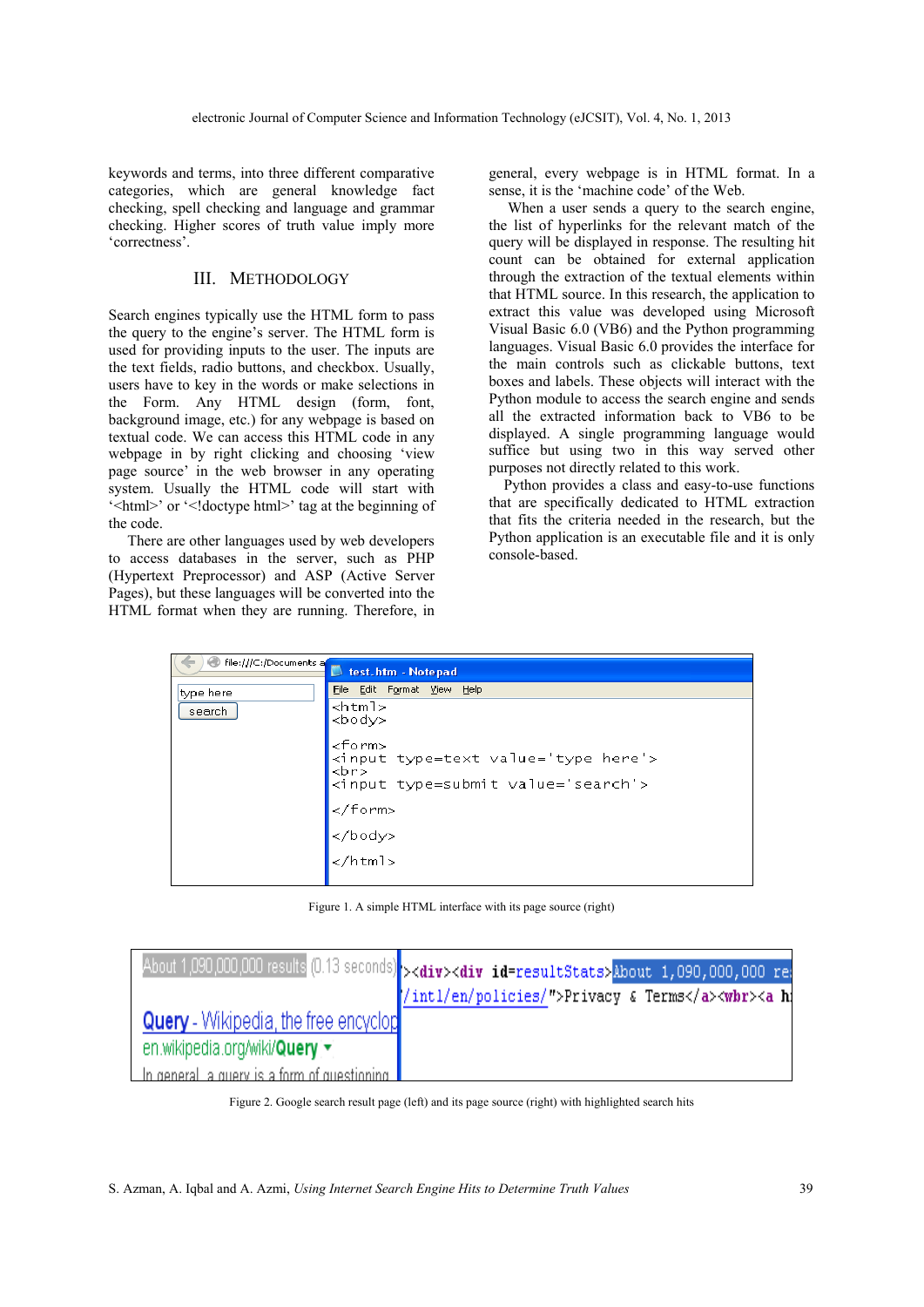One Python downloadable class called *Beautiful Soup* enables Python to grab the HTML elements in the search engine result page (SERP). Beautiful Soup is a Python class that is especially made for reading through lengthy HTML code in Python and extracts certain elements in the code. This project uses this class to grab and parse the hit value to the VB6 application.

 Python itself is an executable portable application. The whole Python project can be ported or backed up into another drive by copying and pasting the whole Python folder, but the total size is large, up to 100 MB. In order to reduce the size and not to use unnecessary libraries, the 'py2exe' [5] utility was used to make this Python program portable and it also provides only specific Python libraries for the application and thus, it makes the size smaller.

### *A. Hit Count Extraction*

If a user types a keyword and it appears in the URL after the search button is clicked, this indicates the search engine is using the GET method. GET method is mostly used by common search engines. For example, if a user types 'Hello World', and clicks the search button, the same name will appear somewhere at the URL, indicating that the string is parsed through the GET method. The '&q= Hello+World&' is the string passed to the server when the user hits the search button.  $\&$  is the variable's separator,  $a'$ 

is the name of the variable, and 'Hello+World' is the value/string of the variable from the textbox.

| :ril |  | Search Images Maps Play YouTub |  |  |  |
|------|--|--------------------------------|--|--|--|
|------|--|--------------------------------|--|--|--|

Figure 3. A URL's query string

This enables Python to send HTTP request via GET method to any desired search engine. Due to terms of service, certain search engines like Google does not allow any third party to access their page source via external application other than through the interface and the instructions that they provide [6]. Therefore, we decided to use Bing search engine because there is no such issue there presently.

 Python's Beautiful Soup class enables the program to extract elements inside the HTML id tag and this makes the extraction efficient. Most web pages consist of 'element id', which gives a tag name to certain elements in the HTML. For example, in Google, the name for the element id of the search hits is 'resultStats', for Yahoo, it is 'resultCount' and for Bing it is 'count' as shown:



Figure 4. Google's hit result (left) and its source code (right)

| <b>AACD</b>                |                                                                        |
|----------------------------|------------------------------------------------------------------------|
| hollo world                | $div#sw$ $w$<br>$div#sw \in$<br>di<br>$div\#sw \in$<br>屎<br>W D<br>div |
| span#count.sb count        | $\Box$ <div id="sw canvas"></div>                                      |
|                            | $\Box$ <div id="sw main"></div>                                        |
| 10,800,000 RESULTS         | $\Box$ <div class="sb ph" id="tw"></div>                               |
| Hello-World: World L       | g {span}id="count" class="sb count"                                    |
|                            | 10,800,000 results                                                     |
| www.hello-world.com/ind    | $\le$ /span>                                                           |
| Main index for hello-world |                                                                        |

Figure 5. Bing's hit result (left) and its source code (right)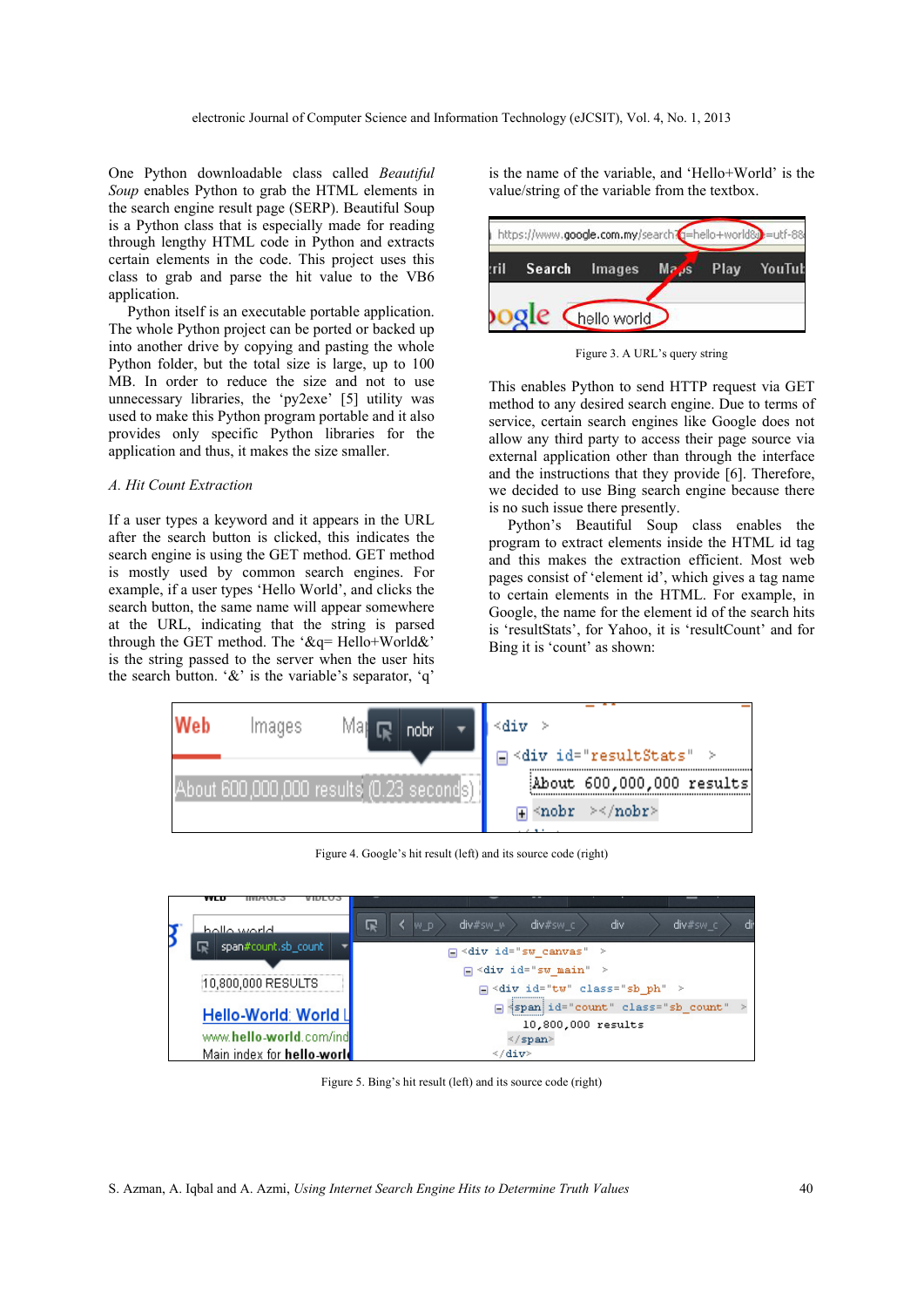electronic Journal of Computer Science and Information Technology (eJCSIT), Vol. 4, No. 1, 2013

| exp<br><b>Search</b>                                                                                                                                                                                                                                                                                        |
|-------------------------------------------------------------------------------------------------------------------------------------------------------------------------------------------------------------------------------------------------------------------------------------------------------------|
| 193,000,000 results                                                                                                                                                                                                                                                                                         |
| Source of: http://us.yhs4.search.yahoo.com/yhs/search?p=testing&fr=altavist                                                                                                                                                                                                                                 |
| File<br>Edit<br>View<br>Help                                                                                                                                                                                                                                                                                |
| i<br>Lihat pendadaran kelajaran kelajaran kelajaran kelajaran kelajaran kelajaran kelajaran kelajaran kelajaran ke<br>Lihat pendadaran kelajaran kelajaran kelajaran kelajaran kelajaran kelajaran kelajaran kelajaran kelajaran ke<br>p"> <h3 class="query"><span id="resultCoun(">193,000,000</span></h3> |

Figure 6. Yahoo's hit result webpage (top circle) and its source code (bottom circle).

### *B. Requesting HTTP for SERP*

Python's 'urllib' library was used for sending HTTP request via GET method. Bing server will return SERP in response. The syntax goes:

>>urllib.urlopen("http://www.bing.com/search?q="+ whatUserType)

Then, all the SERP source code will be assigned to Python's Beautiful Soup variable as a string.

The hit value, which is contained inside 'Span' element, which is <span id="count">, will be extracted from that variable through the following syntax:

>>soup.find("span", id="count")

The resulting output from the syntax would be '10,800,000 results' as such. The comma delimiter and the word 'results' would be removed and the new values would be converted from string to integer, 10800000. The tested algorithm works as shown in the following flowchart:



Figure 7. Flowchart of the external application at work .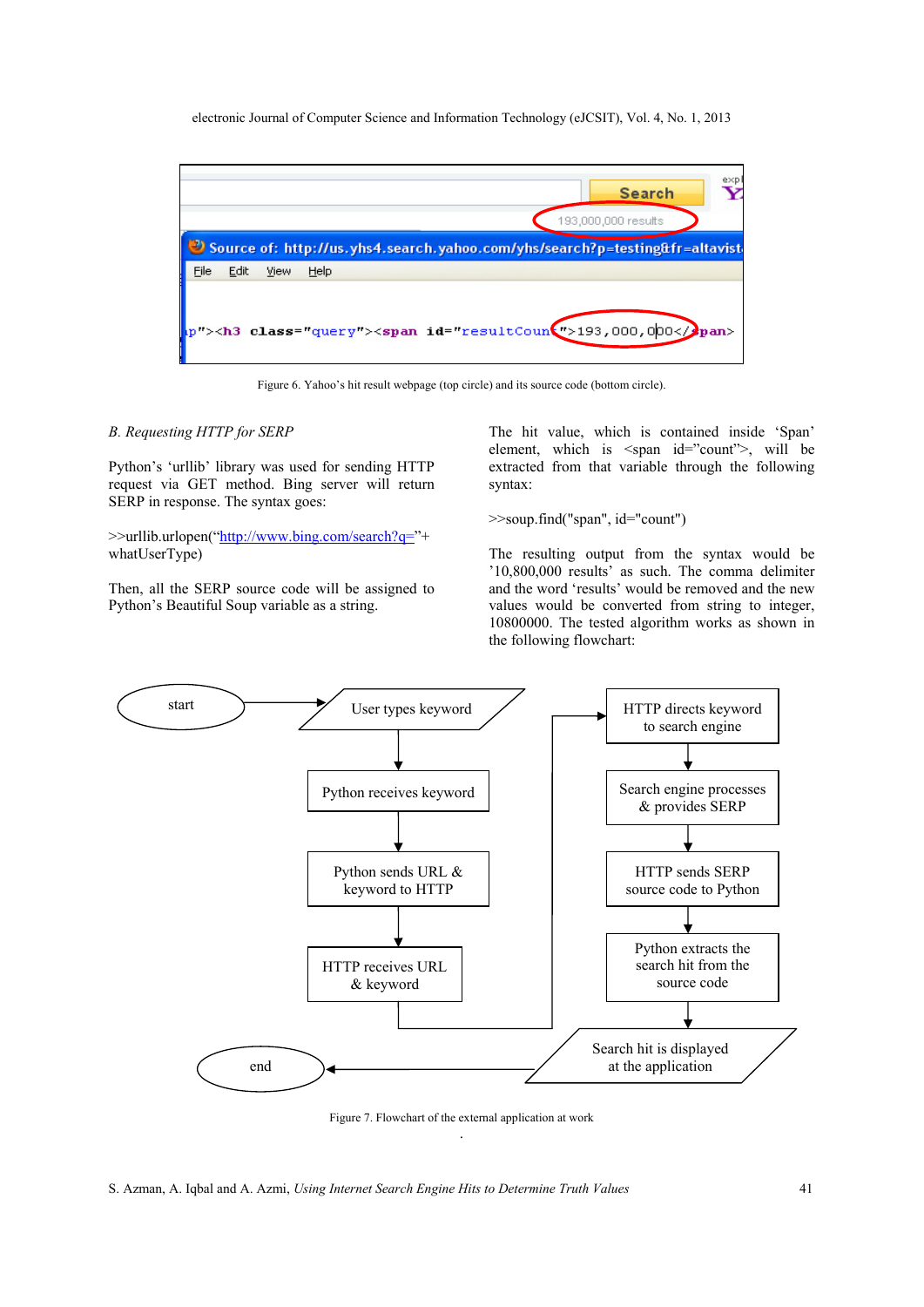| electronic Journal of Computer Science and Information Technology (eJCSIT), Vol. 4, No. 1, 2013 |  |  |
|-------------------------------------------------------------------------------------------------|--|--|
|-------------------------------------------------------------------------------------------------|--|--|

|      |                                                                        | www.bing.com/search?q=hello+world+python&qs=AS&form=QBLH&pq=hello+world≻=8-11&sp=8&sk=A9 |  |
|------|------------------------------------------------------------------------|------------------------------------------------------------------------------------------|--|
|      |                                                                        | <b>N.</b> Form1                                                                          |  |
|      | WEB<br><b>IMAGES</b><br><b>VIDEOS</b>                                  | Type search word:                                                                        |  |
| bing | hello world python                                                     |                                                                                          |  |
|      |                                                                        | hello world python                                                                       |  |
|      | 374,000 RESULTS                                                        |                                                                                          |  |
|      |                                                                        | search                                                                                   |  |
|      | Python "Hello World" T                                                 |                                                                                          |  |
|      | python.about.com/od/getting:                                           | hit number                                                                               |  |
|      | The purpose of this <b>Hello Wo</b><br>illustrate the various elements |                                                                                          |  |
|      |                                                                        | 374000                                                                                   |  |
|      | Hello, World! - Google /                                               |                                                                                          |  |
|      | https://developers.google.com                                          |                                                                                          |  |

Figure 8. The Bing SERP and the Python-based external application at work

# *C. Information Accuracy*

The search hits for correct keywords and erroneous keywords were compared. Three search engines (Google, Yahoo, Bing) were used for the comparison. The results show the correct keyword typically produced a higher number of hits. The following table shows the results for general knowledge fact checking (data collected in 2010):

|  |  |  | Table 1. Results for general knowledge fact checking |
|--|--|--|------------------------------------------------------|
|  |  |  |                                                      |

| Term 1  | "Barack Obama"<br>"president of the | "Barack Obama" "not<br>president of the United |
|---------|-------------------------------------|------------------------------------------------|
|         | <b>United States"</b>               | States"                                        |
| Google  | 3 170 000 results                   | 129 000 results                                |
| Yahoo   | 2 940 000 results                   | 8070 results                                   |
| Bing    | 6 480 000 results                   | 8080 results                                   |
| Average | 4 196 666.67 results                | 48 383.33 results                              |
|         |                                     |                                                |
| Term 2  | "Venus" "is the                     | "Venus" "is not the                            |
|         | hottest planet"                     | hottest planet"                                |
| Google  | 251 000 results                     | 5410 results                                   |
| Yahoo   | 19 700 results                      | 335 results                                    |
| Bing    | 17 500 results                      | 230 results                                    |
| Average | 96066.67 results                    | 1991.67 results                                |
|         |                                     |                                                |
|         |                                     |                                                |
| Term 3  | "Pacific" "is the                   | "Pacific" "is not the                          |
|         | largest ocean"                      | largest ocean"                                 |
| Google  | 935 000 results                     | 2130 results                                   |
| Yahoo   | 11 700 results                      | 9 results                                      |
| Bing    | 46 900 results                      | 9 results                                      |
| Average | 331200 results                      | 2148 results                                   |
|         |                                     |                                                |
| Term 4  | "Mercury" " is the                  | "Mercury" " is not the                         |
|         | closest planet to                   | closest planet to                              |
|         | the sun"                            | the sun"                                       |
| Google  | 1 080 000 results                   | 886 results                                    |
| Yahoo   | 56 200 results                      | 16 results                                     |
| Bing    | 43 000 results                      | 13 results                                     |
| Average | 393066.67 results                   | 305 results                                    |

| Term 5       | "Sahara " "is the                 | "Sahara " "is not the  |  |
|--------------|-----------------------------------|------------------------|--|
|              | largest desert"                   | largest desert"        |  |
| Google       | 518 000 results                   | 3520 results           |  |
| Yahoo        | $12$ 100 results                  | 12 results             |  |
| Bing         | 38 000 results                    | 12 results             |  |
| Average      | 189366.67 results                 | 1181.33 results        |  |
|              |                                   |                        |  |
| Term 6       | "Nile" "is the longest            | "Nile" "is not the     |  |
|              | river in the world"               | longest river in the   |  |
|              |                                   | world"                 |  |
| Google       | 3 700 000 results                 | 4980 results           |  |
| Yahoo        | 38 000 results                    | 16 results             |  |
| <b>Bing</b>  | 29 600 results                    | 54 results             |  |
| Average      | 1255866.67 results                | 1683.33 results        |  |
|              |                                   |                        |  |
| Term 7       | "Bismarck" "is the                | "Bismark" "is not the  |  |
|              | founder of modern                 | founder of modern      |  |
|              | Germany"                          | Germany"               |  |
| Google       | 14 000 results                    | 483 results            |  |
| Yahoo        | 16 results                        | 8 results              |  |
| Bing         | 16 results                        | 8 results              |  |
| Average      | 4677.33 results                   | 166.33 results         |  |
|              |                                   |                        |  |
|              |                                   |                        |  |
| Term 8       | "Tofu" "is made                   | "Tofu" "is not made    |  |
|              | from soybeans"                    | from soybeans"         |  |
| Google       | 157 000 results                   | 7 results              |  |
| Yahoo        | 17 300 results                    | 6 results              |  |
| Bing         | 21 100 results                    | 6 results              |  |
| Average      | $65133.33$ results                | 6.33 results           |  |
|              |                                   |                        |  |
| Term 9       | "Rafflesia" "is the               | "Rafflesia" "is the    |  |
|              | biggest flower in the             | smallest flower in the |  |
|              | world"                            | world"                 |  |
| Google       | 28700 results                     | 1940 results           |  |
| <b>Yahoo</b> | 17600 results                     | 115 results            |  |
| <b>Bing</b>  | 369 results                       | 88 results             |  |
| Average      | 15556.33 results                  | 714.33 results         |  |
|              |                                   |                        |  |
| Term         | "Kent" "is known as               | "Kent" "is not known   |  |
| 10           | the Garden of                     | as the Garden of       |  |
|              | England"                          | England"               |  |
| Google       | $167000$ results                  | 13200 results          |  |
| Yahoo        | 7170 results                      | 12 results             |  |
| Bing         | 7130 results<br>60433 .33 results | 12 results             |  |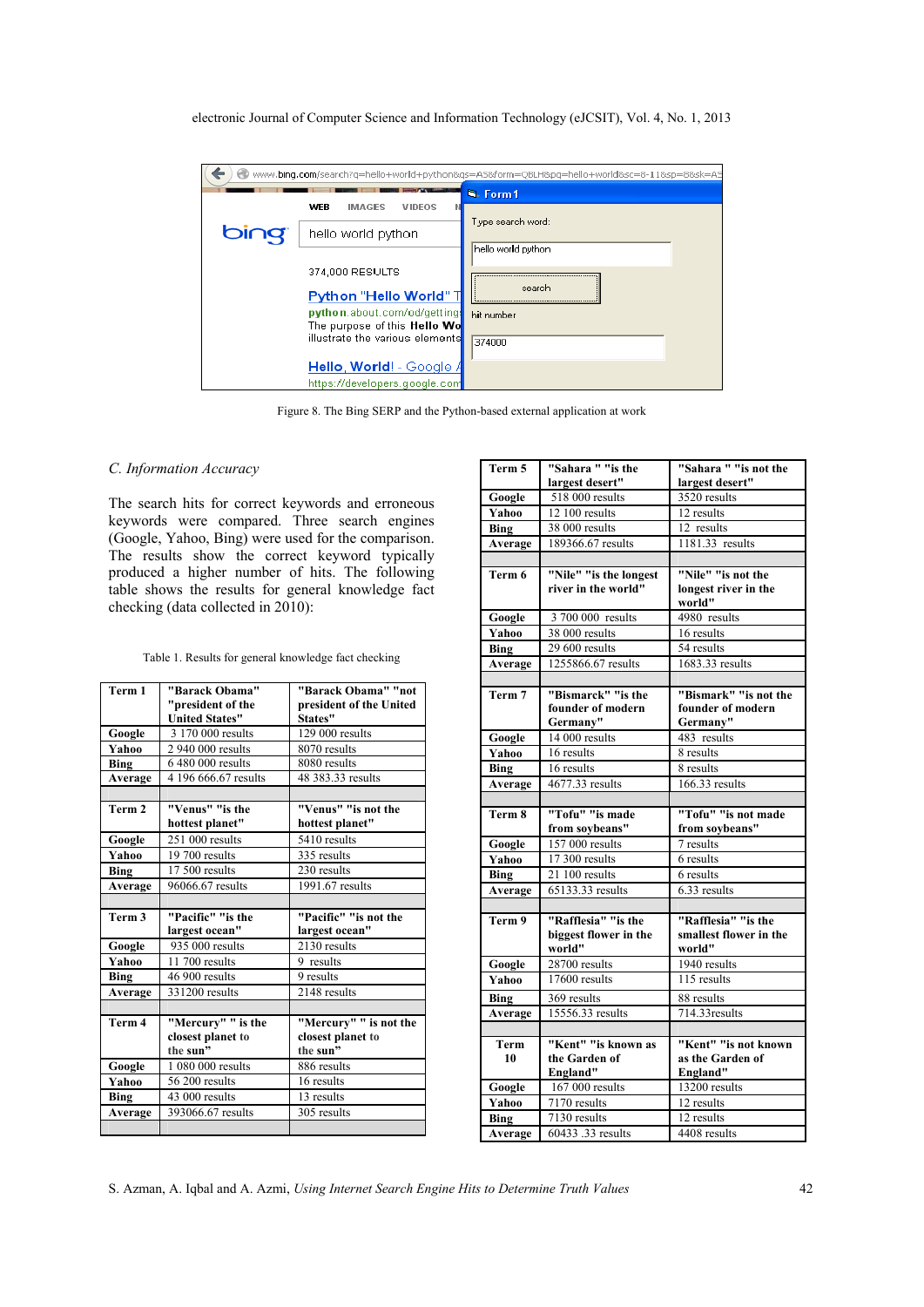The following table shows result analysis from spell checking:

|  |  |  | Table 2. Results for spell-checking |
|--|--|--|-------------------------------------|
|--|--|--|-------------------------------------|

| Term 1      | "Rendezvous"                 | "Rendezvoos"                 |  |
|-------------|------------------------------|------------------------------|--|
| Google      | 41 200 000 results           | 9 180 results                |  |
| Yahoo       | 39 900 000 results           | 128 results                  |  |
| <b>Bing</b> | 36 700 000 results           | $\overline{142}$ results     |  |
| Average     | 39 266 666.67 results        | 3 150 results                |  |
|             |                              |                              |  |
| Term 2      | "Czechoslovakia"             | "Checkoslovakia"             |  |
| Google      | 31 500 000 results           | 109 000 results              |  |
| Yahoo       | 16 700 000 results           | 20 300 results               |  |
| <b>Bing</b> | 15 500 000 results           | 0 600 results                |  |
| Average     | 21233333.33 results          | 56633.33 results             |  |
|             |                              |                              |  |
| Term 3      | "Harvard University"         | "Harverd niversity"          |  |
| Google      | 44 000 000 results           | 7410 results                 |  |
| Yahoo       | 45 300 000 results           | $27500$ results              |  |
| <b>Bing</b> | 40 600 000 results           | 124 000 results              |  |
| Average     | 43 300 000results            | 52 970 results               |  |
|             |                              |                              |  |
| Term 4      | "Sacrilegious"               | "Sacrelegious"               |  |
| Google      | 2 240 000 results            | 5740 results                 |  |
| Yahoo       | 4290 000 results             | 7200 results                 |  |
| <b>Bing</b> | 4 060 000 results            | 483 results                  |  |
| Average     | 353 0 000 results            | 4474.33 results              |  |
|             |                              |                              |  |
| Term 5      | "Mississippi"                | "Mississipi"                 |  |
| Google      | 403 000 000 results          | 4070 000 results             |  |
| Yahoo       | 274 000 000 results          | 3560 000 results             |  |
| <b>Bing</b> | 208 000 000 results          | 5750 000 results             |  |
| Average     | 295 000 000 results          | 4460000 results              |  |
|             |                              |                              |  |
| Term 6      | "Fredericksburg"             | "Fredericksburgh"            |  |
| Google      | 32 800 000 results           | 501 000 results              |  |
| Yahoo       | 36 500 000 results           | 0 results                    |  |
| <b>Bing</b> | 24 200 000 results           | 83 300 results               |  |
| Average     | 31166666.67 results          | 194766.67 results            |  |
|             |                              |                              |  |
| Term 7      | "Massachusetts"              | "Massauchusetts"             |  |
| Google      | 647 000,000 results          | 13300 results                |  |
| Yahoo       | 408 000 000 results          | 25000 results                |  |
| <b>Bing</b> | 38 700 000 results           | 59400 results                |  |
| Average     | 364566666.67 results         | 72466.67 results             |  |
|             |                              |                              |  |
| Term 8      | "Presbyterian"               | "Presbaterian"               |  |
| Google      | 53 200 000 results           | 10 700 results               |  |
| Yahoo       | 61 800 000 results           | 48 800 results               |  |
| Bing        | 49 800 000 results           | 52 000 results               |  |
| Average     | 54933333.33 results          | 37166.67 results             |  |
|             |                              |                              |  |
| Term 9      | "Reykjavik"                  | "Reykavik"                   |  |
| Google      | 30 200 results               | $270000$ results             |  |
| Yahoo       | 7 340 000 results            | 21 800 results               |  |
| <b>Bing</b> | 15 500 000 results           | 48 000 results               |  |
| Average     | 7623400 results              | 113266.67 results            |  |
|             |                              |                              |  |
| Term 10     | "Wolfgang Amadeus<br>Mozart" | "Wolfgang Amadius<br>Mozart" |  |

| Google  | 18 100 000 results | 1230 results |
|---------|--------------------|--------------|
| Yahoo   | 5320 000 results   | 25 results   |
| Bing    | 4900 000 results   | 17 results   |
| Average | 944 0000 results   | 424 results  |
|         |                    |              |

The following table shows result analysis from language/grammar checking:

|  |  | Table 3. Results for language/grammar checking |  |
|--|--|------------------------------------------------|--|
|--|--|------------------------------------------------|--|

| Term 1      | "a school of fish"        | "a group of fish"      |  |
|-------------|---------------------------|------------------------|--|
| Google      | 1 680 000 results         | 275 000 results        |  |
| Yahoo       | 72 600 results            | 55 500 results         |  |
| <b>Bing</b> | 146 000 results           | 34 400 results         |  |
| Average     | 1898600 results           | 121633.33 results      |  |
|             |                           |                        |  |
| Term 2      | "a master's degree"       | "a masters degree"     |  |
| Google      | 85 400 000 results        | 43 900 000 results     |  |
| Yahoo       | 3990 000 results          | 6 710 000 results      |  |
| <b>Bing</b> | 9 880 000 results         | 5 860 000 results      |  |
| Average     | 330 90000 results         | 150 523 333.33 results |  |
|             |                           |                        |  |
| Term 3      | "there are many           | "there are much        |  |
|             | boys"                     | boys"                  |  |
| Google      | 2850 000 results          | 3260 results           |  |
| Yahoo       | 11 000 results            | 4 results              |  |
| <b>Bing</b> | 10 900 results            | 4 results              |  |
| Average     | 519233.33 results         | 1089.33 results        |  |
|             |                           |                        |  |
| Term 4      | "an elephant"             | "a elephant"           |  |
| Google      | 53 800 000 results        | 593 000 results        |  |
| Yahoo       | 7 910 000 results         | 346 000 results        |  |
| Bing        | 15 800 000 results        | 587 000 results        |  |
| Average     | 7751 0000results          | 508666.67 results      |  |
|             |                           |                        |  |
| Term 5      | "a little salt"           | "a few salt"           |  |
| Google      | 11 800 000 results        | 331 000 results        |  |
| Yahoo       | 410 000 results           | 8150 results           |  |
| <b>Bing</b> | 1110000 results           | 15 500 results         |  |
| Average     | 4440000 results           | 118216.67 results      |  |
|             |                           |                        |  |
| Term 6      | "went to the house        | "going to the house    |  |
|             | yesterday"                | yesterday"             |  |
| Google      | 2 320 000 results         | 8 results              |  |
| Yahoo       | 4220 results<br>9 results |                        |  |
| Bing        | 4050 results              | 9 results              |  |
| Average     | 776090 results            | 26 results             |  |
|             |                           |                        |  |
| Term 7      | "I have a dream"          | "I has a dream"        |  |
| Google      | 20 200 000 results        | 426 000 results        |  |
| Yahoo       | 8710000 results           | 20500 results          |  |
| <b>Bing</b> | 7780000 results           | 24100 results          |  |
| Average     | 1223 0 000 results        | 156866.67 results      |  |
|             |                           |                        |  |
| Term 8      | "the door of the car"     | "the car's door"       |  |
| Google      | 71300 000 results         | 521 000 results        |  |
| Yahoo       | 49 100 results            | 8910 results           |  |

S. Azman, A. Iqbal and A. Azmi, *Using Internet Search Engine Hits to Determine Truth Values* 43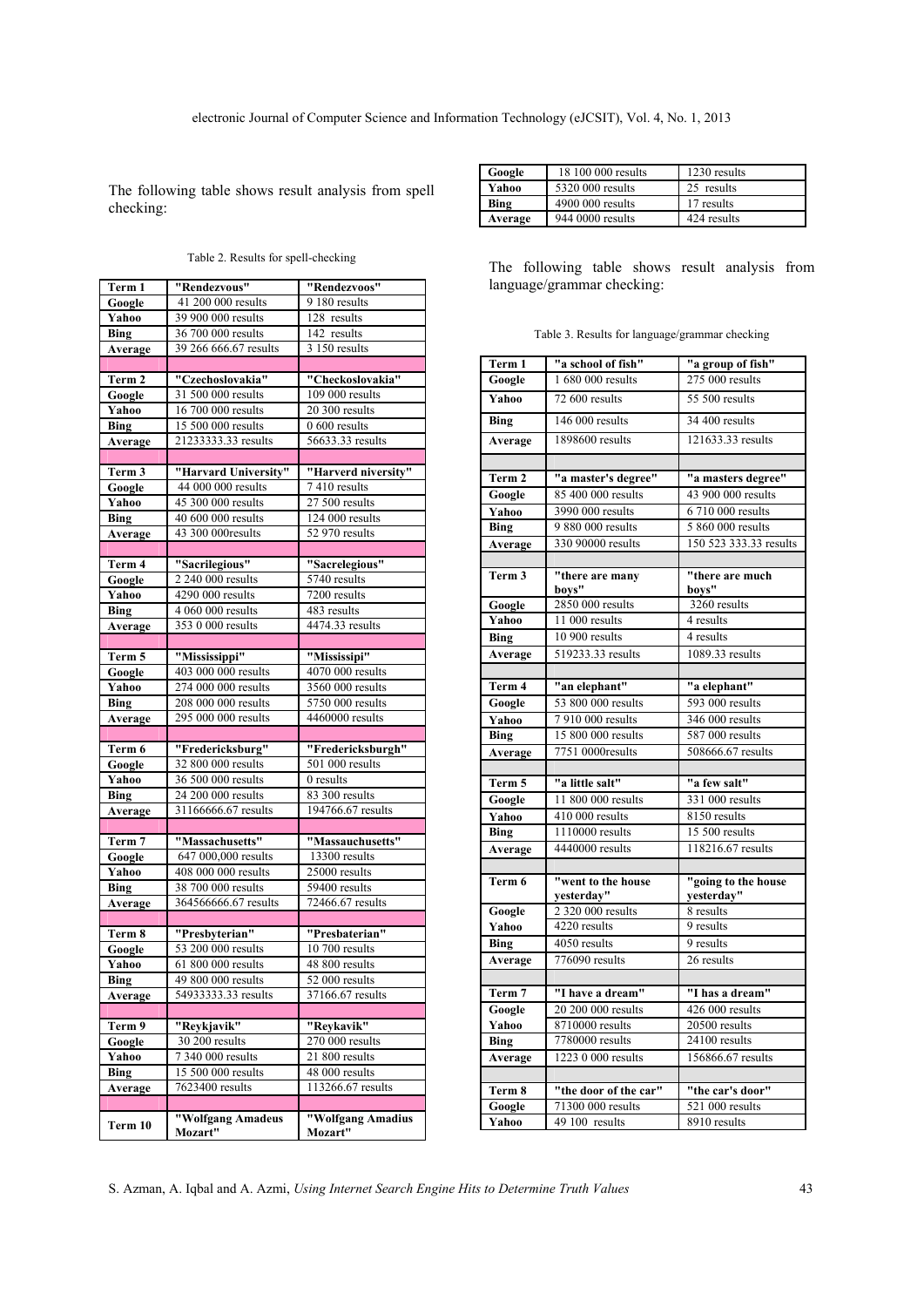| Bing    | 47400 results       | 25800 results      |
|---------|---------------------|--------------------|
| Average | 23798833.33 results | 185236.67 results  |
|         |                     |                    |
| Term 9  | "an apple"          | "a apple"          |
| Google  | 72 300 000 results  | 13 900 000 results |
| Yahoo   | 16 800 000 results  | 5420 000 results   |
| Bing    | 37 100 000 results  | 8390 000 results   |
| Average | 42066666.67 results | 9236666.67 results |
|         |                     |                    |
| Term 10 | "a cat"             | "an cat"           |
| Google  | 101 000 000 results | 79 300 results     |
| Yahoo   | 30 600 000 results  | 285 000 results    |
| Bing    | 56 200 000 results  | 436 000 results    |
| Average | 62 600 000 results  | 266766.67 results  |

The following line charts show the differences of search hits between true and false terms/statements in those three categories (general knowledge fact, spell check, and grammar). The *y* axis is the average hits from each search engine (Google, Yahoo, Bing) for every statement. The average values of the hits have been scaled down to logarithm 10 for better visualization at *y* axis. The *x* axis represents all the statements in the category accordingly to its number. For example, the one on "Venus" in Table 1 would be statement number 2.



Figure 9. General Knowledge Fact Checking (average hit comparison between true and false terms/statements)



Figure 10. Spell Checking (average hit comparison between true and false terms/statements)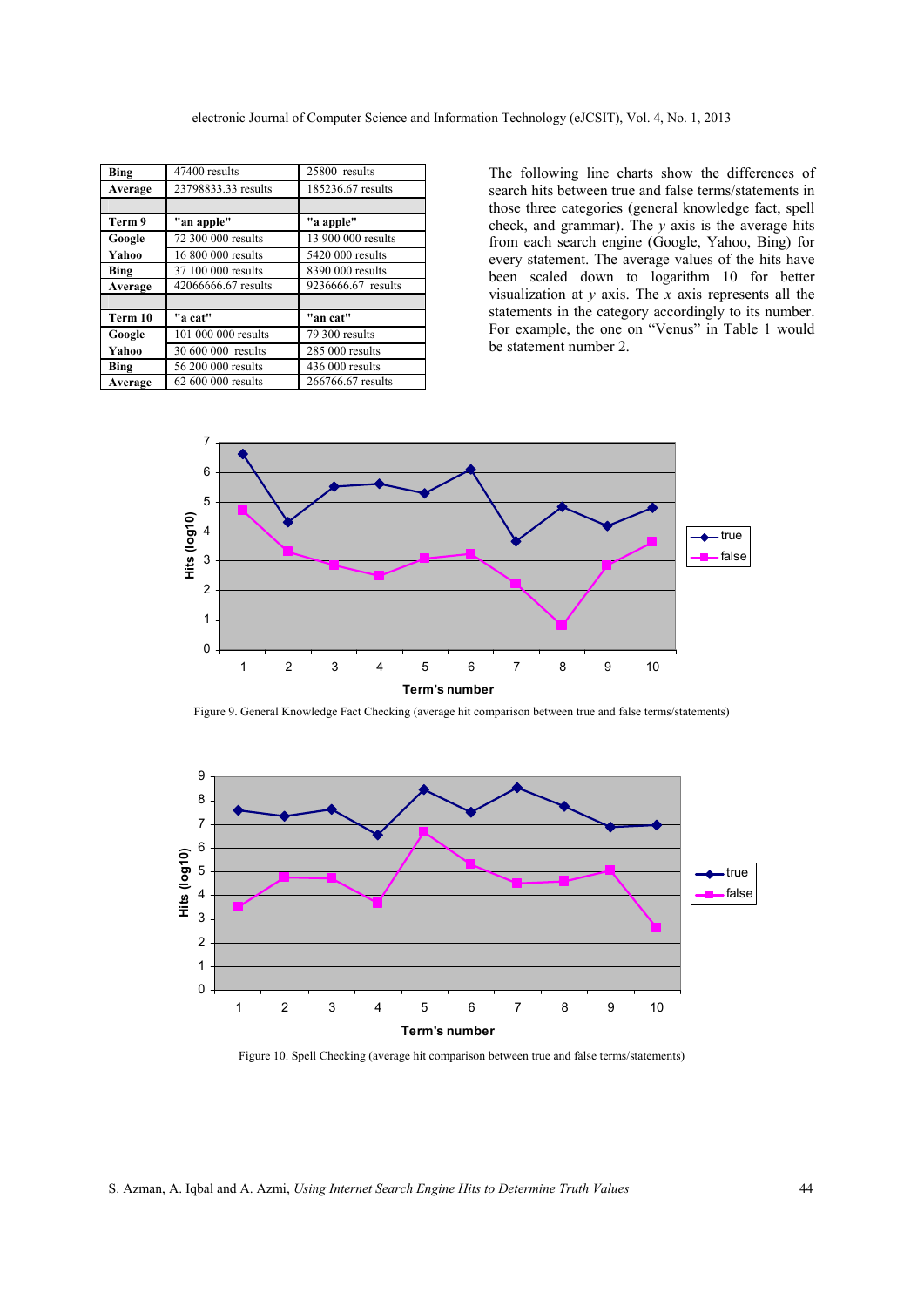

Figure 11. Spell Checking (average hit comparison between true and false terms/statements)

Occasionally, the number of the search hits differs from the previous reading. The search hit would 'dance' in some situations [7], for example if user searches for a term and he/she clicks the search button multiple times, or the same term is searched on a different day, the hit result would be different than the previous one.

 The reason for this is unknown to us because all the technical detail behind the search engine is the

company's intellectual property. However, to the best of our knowledge, this might be due to new data entry that contains the term that has been added or found by the engine's crawler. The followings are examples of the keywords and the different values of search hits obtained from Bing by multiple search clicks on June 5, 2013 and few screenshots of the application at work:

Table 4. The different results of same keywords obtained by multiple search clicks (Bing engine)

| 'Huntsman':       | 'Altantuva':     | 'Snow White':      | 'Cloud Atlas':      |
|-------------------|------------------|--------------------|---------------------|
| 872,000 results   | $64,100$ results | 18,900,000 results | 1,560,000 results   |
| 871,000 results   | $64,700$ results | 19,200,000 results | 1,460,000 result    |
| $866,000$ results | $64,200$ results | 19,300,000 results | $1,410,000$ results |
|                   |                  |                    |                     |

| Type search word:    | Type search word:    |
|----------------------|----------------------|
| obama                | obbama               |
| search<br>hit number | search<br>hit number |
| 17300000             | 10700                |

Figure 12. Comparison between "obama" and misspelled "obbama"